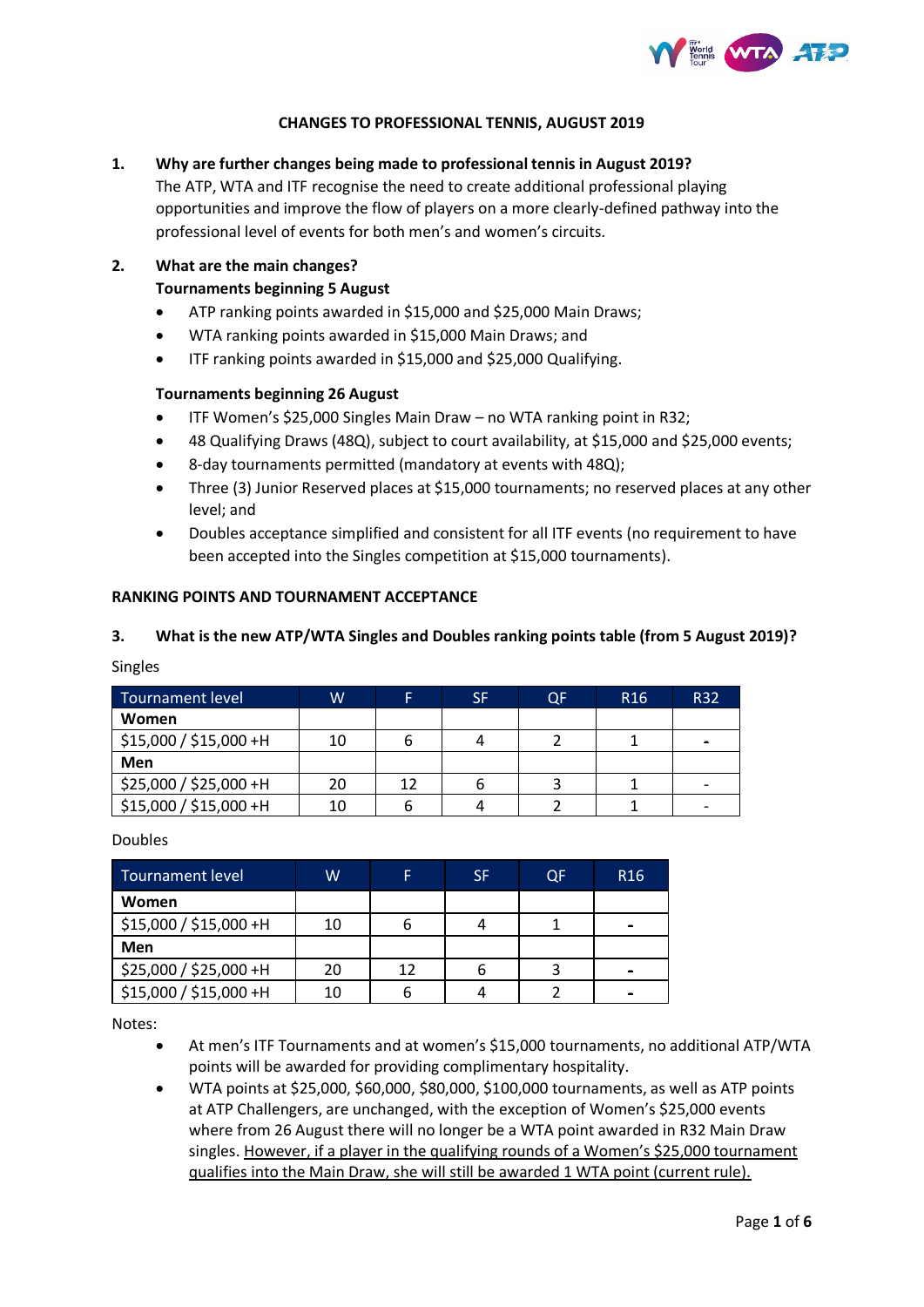

• The ATP/WTA ranking points tables for all tournaments offering ATP/WTA ranking points can be found on the ATP and WTA websites.

## **4. How will the new rankings points be introduced?**

Players' ATP/WTA Singles and Doubles rankings will be updated with the new points allocations on 5 August 2019. These points will be applied retroactively for 52 weeks to all tournaments played since August 2018. Specifically, on 5 August, players' rankings will reflect results from men's and women's \$15,000 and \$25,000 tournaments played since 30 July 2018 and ATP/Challenger/WTA/Women's \$60,000-\$100,000 tournaments played since 6 August 2018.

Tournaments from the week of 5 August will award the new ATP/WTA ranking points.

WTA points earned for losing in R32 at Women's \$25,000 events will be retained in the conversion but will not be awarded from 26 August onwards.

Until the end of 2019, the ITF will continue to award ITF ranking points at all rounds (see Appendix 1), including in the main draws of singles and doubles competition, to be fair to players who do not have an ATP or WTA ranking. See question 10.

#### **5. When will the new rankings take effect for entries?**

The rankings conversion will take place on 5 August 2019. The new rankings will be used for Singles entries for tournaments starting the week of 26 August (where the entry deadline is 5 August for ATP Challenger tournaments and 8 August for ITF tournaments). The new rankings will be used for Singles seedings and Doubles acceptance for tournaments starting the week of 12 August (which use the rankings from 7 days previously).

| Tournament | <b>Points</b> | <b>Date of Singles</b> | Date of Doubles acceptance /   |  |  |
|------------|---------------|------------------------|--------------------------------|--|--|
| week       | awarded       | acceptance ranking     | <b>Singles seeding ranking</b> |  |  |
| 29 July    | Old 2019      | 8 July (old)           | 22 July (old)                  |  |  |
| 5 August   | New 2019      | 15 July (old)          | 29 July (old)                  |  |  |
| 12 August  | New 2019      | 22 July (old)          | 5 Aug (new)                    |  |  |
| 19 August  | New 2019      | 29 July (old)          | 12 Aug (new)                   |  |  |
| 26 August  | New 2019      | 5 Aug (new)            | 19 Aug (new)                   |  |  |

# **6. If I have both an ATP/WTA ranking and an ITF ranking, which ranking will be used for entry into ITF tournaments?**

ATP/WTA ranking will have priority for entries at ITF tournaments, followed by ITF ranking, followed by National Rankings. If any tournament places remain, these will be filled by unranked players, drawn by lot.

#### **7. When will I know what my new rankings are to sign up for tournaments?**

The ATP and WTA have begun to post weekly "shadow" rankings for players on PlayerZone, showing players the changes in their rankings in the weeks leading up to the formal conversion on 5 August. The ITF will post the men's and women's shadow rankings on IPIN and will send to players by email.

## **8. How many players will have an ATP ranking?**

From 5 August, there will be approximately 2,000 players with ATP ranking points in singles and approximately 2,300 players with ATP ranking points in doubles. Players ranked inside the Top 500 in singles and Top 250 in doubles will be considered to have an ATP Ranking and eligible for ATP membership with benefits. Players outside the top 500 singles/250 doubles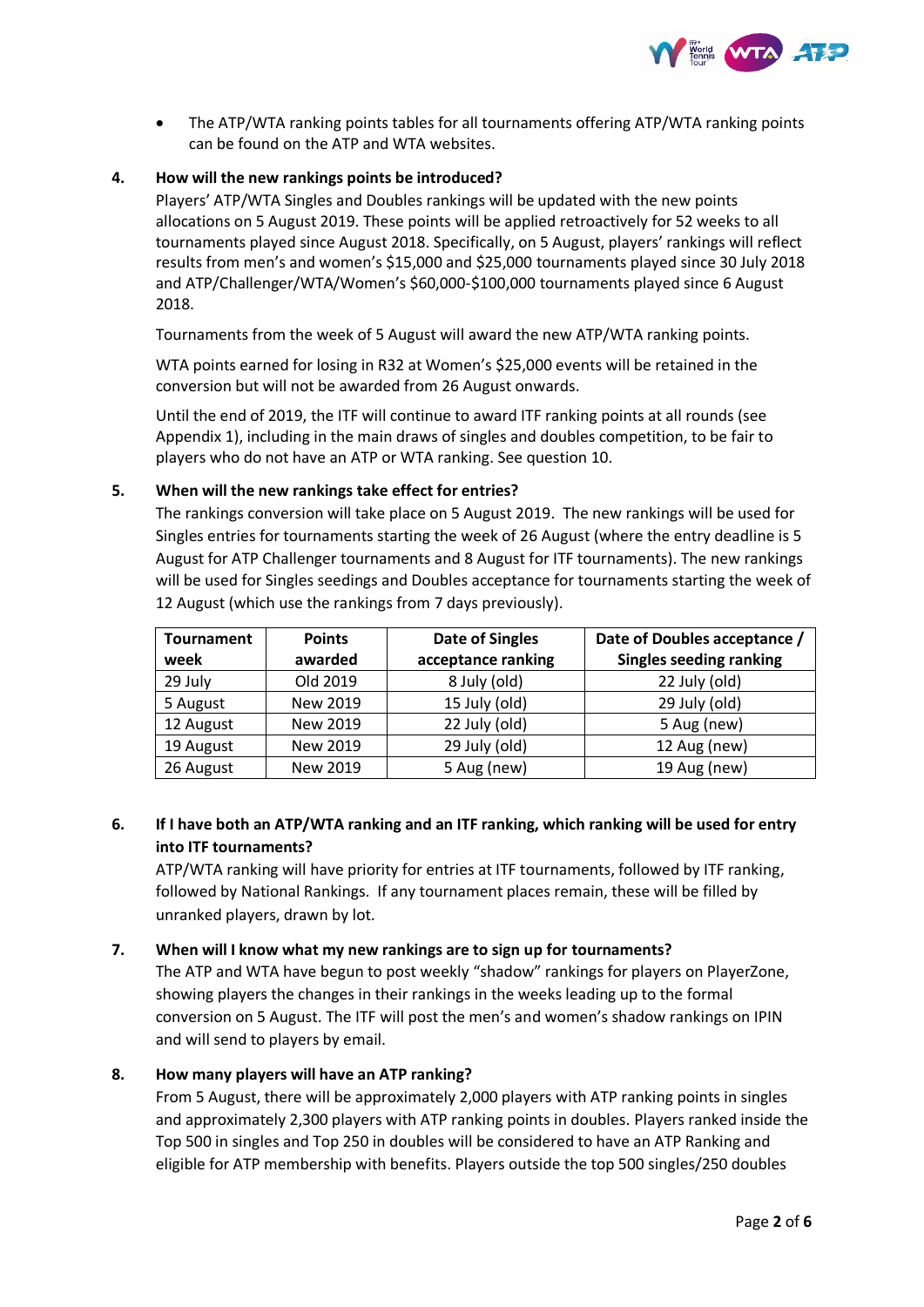

will have an Entry Ranking which will be valid for entry purposes. For further information, please contac[t players@atptour.com.](mailto:players@atptour.com)

## **9. How many players will have a WTA ranking?**

From 5 August, it is expected that approximately 1,300 players will have a WTA singles ranking and approximately 1,400 players will have a WTA doubles ranking.

# **10. If my ITF main draw points have been converted into ATP/WTA points, why do I also have an ITF ranking with all my ITF points?**

If you have an ATP or WTA ranking, you will not need to use your ITF ranking for acceptance or seeding purposes. However, until the end of 2019 the ITF will continue to award ITF points at all rounds (see Appendix 1), including in the main draws of singles and doubles competition, to be fair to players who may not have an ATP or WTA ranking.

On the women's side, a WTA ranking is awarded to players that have WTA ranking points from 3 tournaments or a total of 10 WTA ranking points. A player that reaches the finals of one \$15,000 event would have 6 WTA points but no WTA ranking. However, given that ITF points will continue to be awarded in main draws in 2019, the player would have an ITF ranking (60 points). The player would use their ITF ranking to enter tournaments and be accepted after WTA-ranked players. This gives the player a better chance of being accepted and avoids having to use a National Ranking to be accepted (third priority after WTA ranking and ITF ranking).

Similarly, on the men's side, ITF ranking points will continue to be awarded in ITF Main Draws and ATP Challenger qualifying until the end of 2019 (with the exception of ATP Challenger 125s), again to ensure that a player with no ATP ranking but with ITF points won in ATP Challenger qualifying is not disadvantaged.

In 2020, ITF ranking points will not be awarded in Challenger Qualifying or ITF \$25,000 and \$15,000 Main Draws.

# **11. How will the new rankings affect the Junior Reserved places (\$15,000 tournaments) and ITFreserved places (\$25,000 and ATP Challenger tournaments)?**

Following the ranking conversion, and beginning with tournaments on 26 August, there will be no ITF-reserved places into \$25,000 and ATP Challenger tournaments. Only players with an ATP ranking can be accepted for advanced or on-site entries in singles or doubles at ATP Challengers.

Top 100 Juniors will continue to be able to access Main Draw Junior Reserved places at \$15,000 tournaments but these will be limited to a maximum of three (3) places at each tournament.

## **12. How will acceptance into Doubles competition change?**

All ITF tournament Doubles draws are for 16 teams (13 by Direct Acceptance, 3 by Wild Card). From 26 August at \$15,000 tournaments, the requirement to be accepted into the Singles Main Draw or Qualifying competition draws is removed. Any player can sign-in.

Doubles acceptance will be the same for all ITF tournament levels; players will be accepted using the best of Combined Singles/Doubles ranking (with teams of ATP/WTA ranked players prioritised over those with ITF rankings only).

# **13. How will these changes affect me if I am subject to the WTA Age Eligibility Rule?** If you are a player subject to the WTA Age Eligibility Rule (AER), be advised that the WTA will: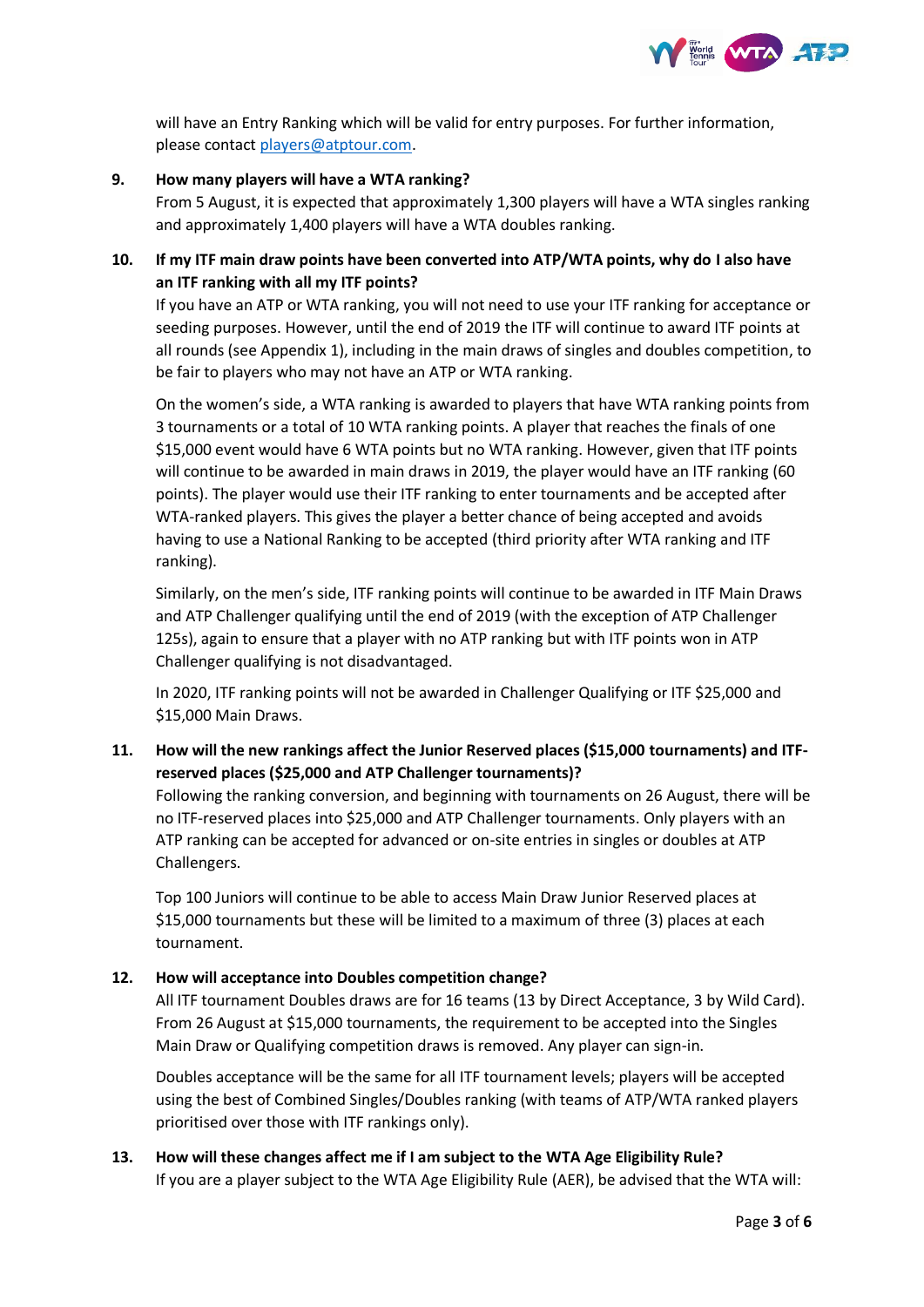

- not count any \$15,000 tournaments that you played prior to 5 August 2019 toward your tournament limit under the AER;
- not count the Wild Cards that you accepted at \$15,000 tournaments prior to 5 August 2019 toward your Wild Card limits under the AER; and
- beginning on 5 August 2019, count each \$15,000 tournament in which you earn WTA ranking points (singles or doubles) toward your tournament and wild card (as applicable) limits under the AER.

Players are encouraged to read all of the WTA Age Eligibility Rule (Section XV of the WTA Rulebook), which is available at this [link.](http://wtafiles.wtatennis.com/pdf/publications/2019WTARulebook.pdf) Contact Sarka Vitkova [svitkova@wtatennis.com](mailto:svitkova@wtatennis.com) or Tom Livengood [tlivengood@wtatennis.com](mailto:tlivengood@wtatennis.com) for questions regarding a player's individual status under the AER.

#### **ITF TOURNAMENTS: DRAW SIZES AND NUMBER OF DAYS**

#### **14. What changes are being made to draw sizes at ITF tournaments?**

From 26 August, ITF tournaments can take place over 8 days (Sunday to Sunday) and can have up to 48 places in Singles qualifying (48Q). Where possible, tournaments will run 48Q draws, but where tournaments only have sufficient match courts to run a 32Q, or have finalised plans for 2019 already, a 32Q will continue to be permitted to ensure continued playing opportunities.

Women's \$60,000, \$80,000 and \$100,000 tournaments will have a maximum of 32Q.

All ITF Singles Main Draws will have 32 places. All ITF Doubles Draws are for 16 teams.

#### **15. Can tournaments be played over 8 days (Sunday to Sunday)?**

Yes. Tournaments with a 48Q will have 3 rounds of qualifying and 5 main draw rounds and must take place over 8 days, Sunday to Sunday.

Tournaments with a 32Q may start on a Sunday or Monday and may take place over 7 or 8 days. No ITF points will be awarded in the first round of qualifying at tournaments with a 48Q draw. At Women's \$25,000 tournaments specifically, prize money will not be awarded for in the first qualifying round of tournaments with a 48Q.

If players are required to play 2 matches in 1 day during Qualifying, qualifiers should be given a rest day in Singles between Qualifying and Main Draw (subject to weather)

#### **16. What are the sign-in deadlines?**

The Qualifying Sign-in Deadline is at 18:00 hours local time (6pm) at the site of the Singles Qualifying event on the day before the scheduled start of the Qualifying event, unless stated otherwise on the published Fact Sheet. For tournaments, starting on Sunday, this means Saturday 18:00; for tournaments starting Monday, this means Sunday 18:00.

Doubles sign-in closes at 14:00 (2pm) the day before start of the Singles Main Draw.

Players should always consult the Tournament Fact Sheet to confirm the Singles Qualifying and Doubles Sign-in deadlines.

The Special Exempt Rules will be modified to cater also for events with overlapping Sundays.

#### **17. Will the ITF's match scoring format stay the same?**

Yes. Singles Main Draw: the best of three (3) tie-break sets. Ad scoring must be used.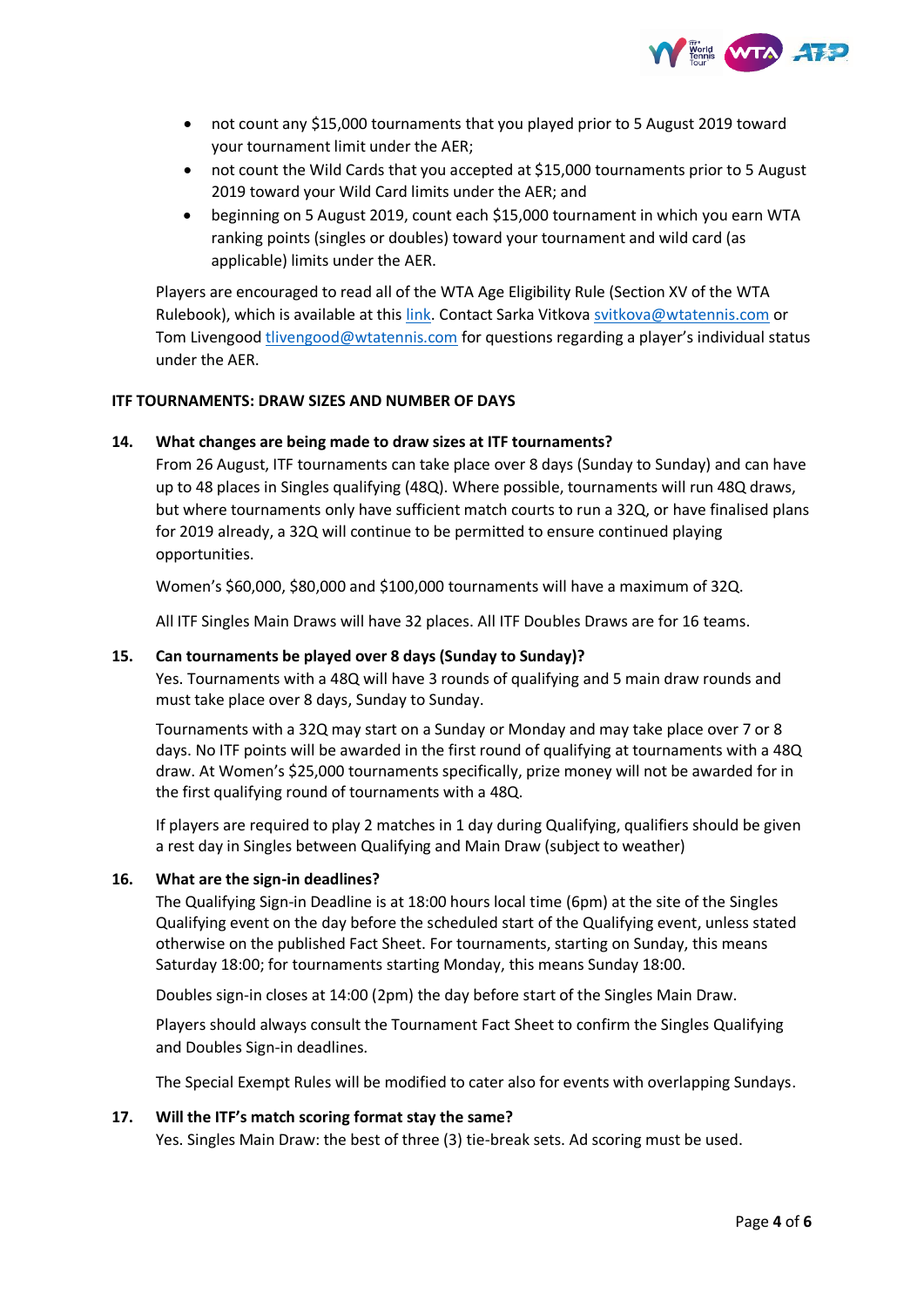

Singles Qualifying: the best of three sets, with two (2) tie-break sets, and if one set all, one match tie-break game (10 points) shall be played. Ad scoring must be used.

Doubles Draw: the best of three sets with two (2) tie-break sets, and if one set all, one match tie-break game (10 points) shall be played. No-ad scoring must be used.

# **18. How will the changes affect which tournaments I am removed from at the Withdrawal Deadline?**

At the ITF's Withdrawal Deadline (13 days before the tournament week), players accepted into the Main Draw or Qualifying of more than one ITF tournament (professional or Junior) will remain on one ITF Acceptance List and be withdrawn from all other ITF Acceptance lists, according to criteria set out in the World Tennis Tour regulations.

In the first 7 months of 2019, with the exception of players accepted into the Main Draw of a Junior Grand Slam, the initial criteria for deciding between a player's tournament choices had been to prioritise tournaments offering ATP or WTA points over those offering ITF points only. Thus, on the men's side, \$25,000 tournaments had been prioritised over \$15,000 tournaments; on the women's side \$25,000-\$100,000 tournaments had been prioritised over \$15,000 tournaments.

From August 2019, with ATP and WTA points being awarded at \$15,000 events, this initial criterion will no longer apply. The first criteria will return to being Main Draw acceptance being prioritised over Qualifying acceptance.

## **19. How many ITF Alternates lists can I remain on after the Freeze Deadline?**

Effective 17 June 2019, at the ITF Freeze Deadline players who are on multiple ITF Alternates lists are removed from all but their highest priority Alternate list and will remain on only one Acceptance list. Prior to the ITF Freeze Deadline (which will remain on Thursday 2pm), players can change their tournament priorities within IPIN. Players removed from an Alternate list may still sign-in as On-site Alternates, but they will be listed after all players that remained on the Alternate list after the Freeze Deadline.

# **20. If I'm accepted into the main draw or qualifying of an ITF tournament and I'm also on the alternate list of an ATP Challenger event on the same week, can I withdraw to play up into the Challenger?**

Yes. As long as players withdraw from the ITF tournament by 14:00 London time (2pm) on Friday 3 days prior to the tournament start. There are no penalties or fines to play up.

# **21. Can I withdraw from an ITF tournament after 14:00 London time (2pm) on Friday to play up into an ATP Challenger?**

No. At 14:00 London time on Friday, players accepted into ITF tournaments will be withdrawn from any Challenger alternate lists and will not be able to compete at any other ITF or Challenger events during that week.

# **22. Where can I find the ITF Rules and Regulations?** All players are encouraged to read the ITF Rules and Regulations, including the Code of Conduct, which is available on the ITF website and within IPIN.

For further information, please contact:

[womens@itftennis.com](mailto:womens@itftennis.com) [mens@itftennis.com](mailto:mens@itftennis.com)

[TourOps@wtatennis.com](mailto:TourOps@wtatennis.com) [players@atptour.com](mailto:players@atptour.com)